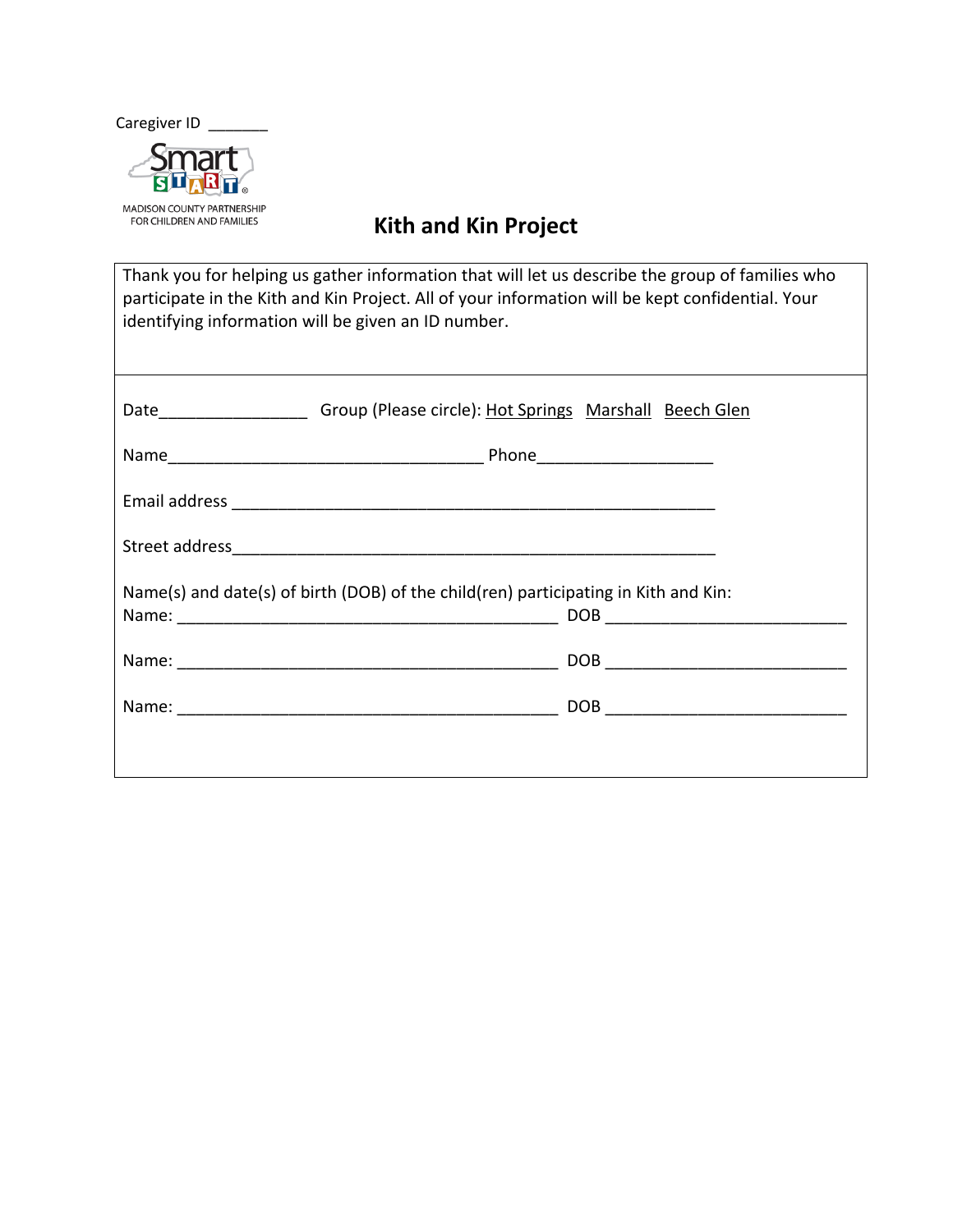| 1. What is your relationship to the child(ren) participating in Kith and Kin?                                                                                                                                                                |
|----------------------------------------------------------------------------------------------------------------------------------------------------------------------------------------------------------------------------------------------|
| 2. Where/How did you find out about Kith and Kin Play Days?                                                                                                                                                                                  |
| 3. What is your age? $\bigcirc$ Younger than 18 $\bigcirc$ 18-20 years $\bigcirc$ 21-25 years $\bigcirc$ 26-30 years<br>$\bigcirc$ 31-35 years $\bigcirc$ 36-40 years $\bigcirc$ 41-50 years $\bigcirc$ 51-55 years $\bigcirc$ Older than 55 |
| 4. How many years of school have you completed? (Elementary School (Middle School)<br>○Some High School ○High School ○Some College ○College Graduate ○Graduate<br>School                                                                     |
| 5. Do you have a paid job? (Full-Time (Part-Time (Unemployed (Retired                                                                                                                                                                        |
| 6. Please describe what you do to earn your living:                                                                                                                                                                                          |
| 7. Have you ever been told that your child(ren) has a disability, medical condition, or delay in<br>his/her development? $\bigcirc$ No $\bigcirc$ Yes                                                                                        |
|                                                                                                                                                                                                                                              |
| 8. If yes, please describe:                                                                                                                                                                                                                  |
| If you are the child's parent or guardian, please also complete the back page.                                                                                                                                                               |

Thank you.